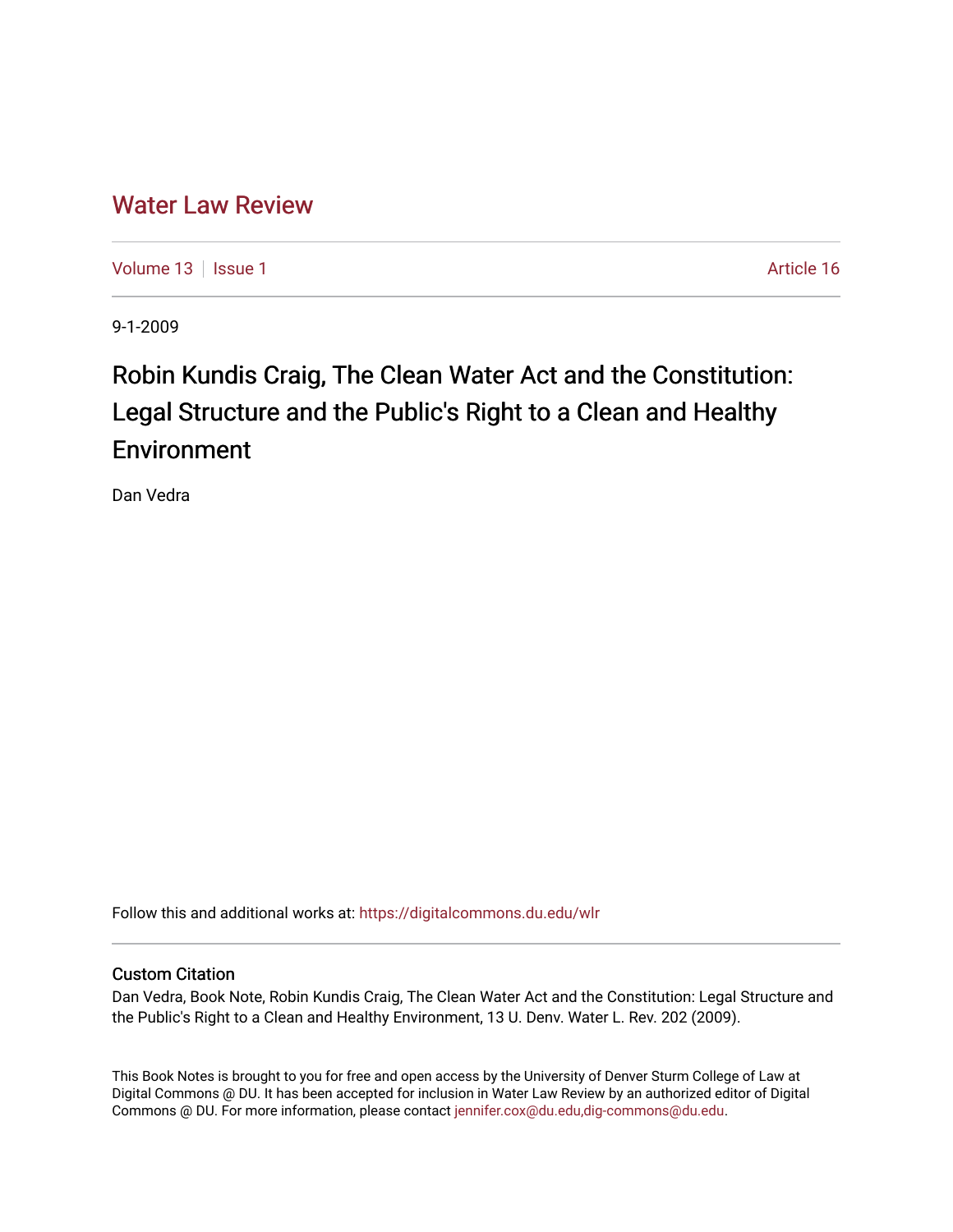resources, and various water conservation techniques.

The ninth chapter, *Representative Settlements and Settlement Efforts,* focuses on "a series of settlements and settlement efforts **...** that represent various conditions and solutions." Essentially, the authors utilize the information presented in the preceding eight chapters and explain it in a sequence of examples involving water rights litigation. For example, the Wind River Litigation (1992) is a decades-long litigation involving Wind River and the Shoshone Indian tribe in Wyoming. In addition, the Ak-Chin Water Settlement (1978) concerned the water -rights of the Pima and Papago Indians of Arizona, and involved strong Congressional help and leadership from Arizona representative John Rhodes.

Finally, the tenth chapter, *Conclusion,* ends the book by re-examining the plight of American Indians and their water rights. The authors offer a series of suggestions on how we can achieve a quicker progress regarding the settlement of Indian water rights claims. For example, Congress can do more to promote progress and equity, tribes and states can aspire to more consistent leadership, and parties should more frequently use mediation techniques in lieu of expensive and timeconsuming litigation.

*Negotiating Tribal Water Rights: Fulfilling Promises in the Arid West* is an extremely useful study of the current status of water rights negotiations in the western United States. The book reads with sufficient narrative, flavor, and personality to keep most legal readers interested and informed. The analyses of the legal history as well as the manifold aspects of the negotiation and settlement processes would be of particular interest to anyone involved in water rights litigation in the western United States.

*Ethan Ice*

### **Robin Kundis Craig, The Clean Water Act and the Constitution: Legal Structure and the Public's Right to a Clean and Healthy Environment, ELI** Press **(2d Ed. 2009); 308 pp; \$50.00; ISBN 978-1- 58576-138-8; soft cover.**

Professor Robin Kundis Craig excellently describes the development of the Clean Water Act ("CWA"), the CWA's constitutional implications, and whether the right to clean water is a constitutional right. Professor Craig is the Attorney's Title Insurance Fund Professor of Law and Co-Director of the Environmental and Land Use Law Program at the Florida State University College of Law. She specializes in the CWA, coastal water pollution, the intersection of water and land issues, marine biodiversity and protected areas, water law, and climate change.

In the Second Edition of this book, Professor Craig addresses the CWA and the Constitution in three parts. First, she describes the development of federal regulation and enforcement of water quality. This includes implications on the Supremacy Clause, federalism and comity among states, sovereign immunity, commerce, and takings.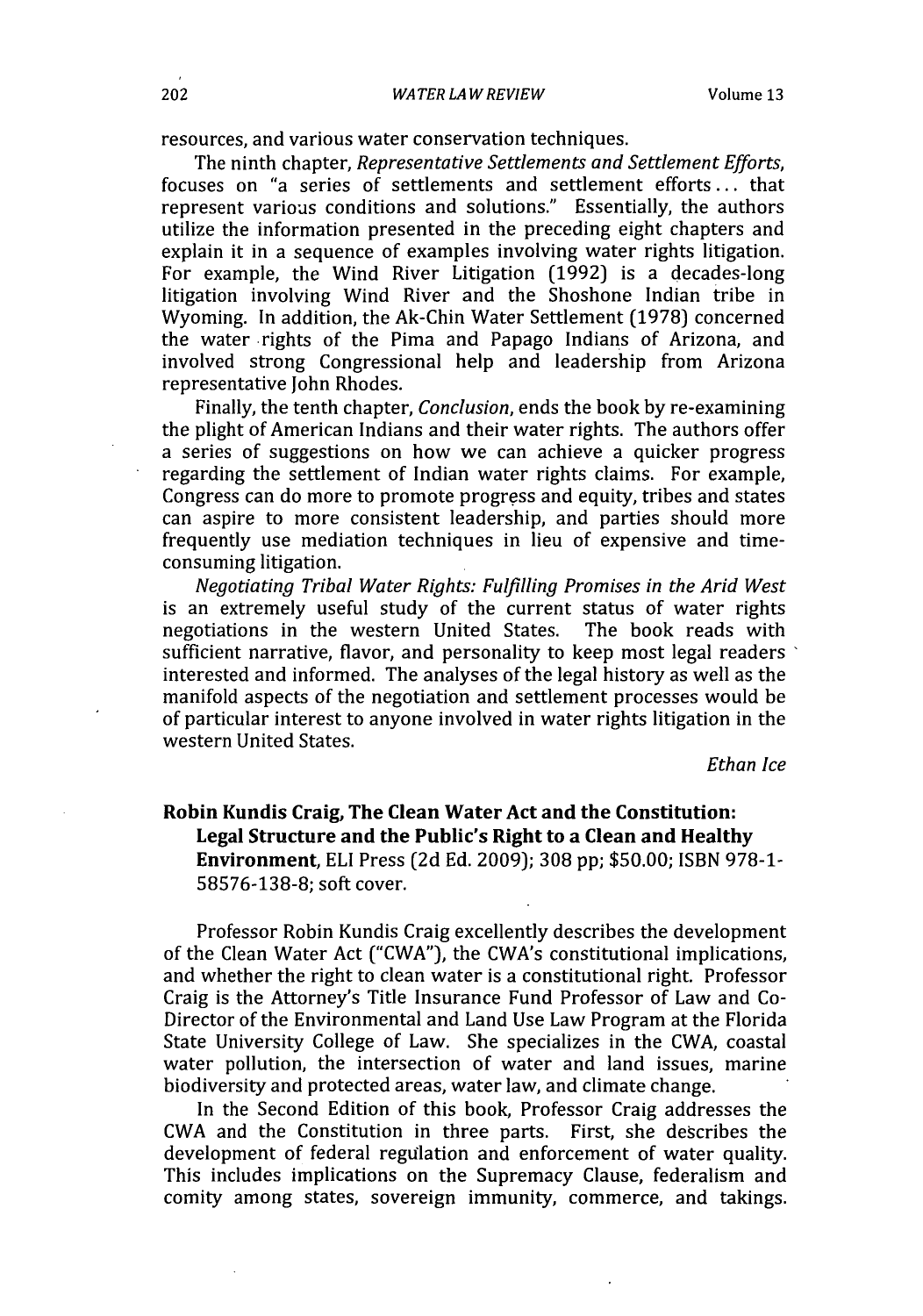#### *BOOK NOTES*

Second, she addresses the less traditional aspects of Constitutional law and discusses citizen enforcement of federal laws. Third, she concludes by evaluating whether there should be a constitutional right to clean water.

Part One of the book begins with a concise history of the CWA. In Chapter One, the author notes that although Congress easily decided that cleaning up the nation's waters was a national priority, this task was not easily accomplished when left entirely to the states. Professor Craig divides the history of the Act into two distinct phases: the pre-1972 Amendments and post-1972 developments. In a summary of the years prior to 1972, Professor Craig highlights the inadequacy of stateonly enforcement. Beginning with Section 13 of the Rivers and Harbors Act ("RHA"), also known as the Refuse Act, Congress first addressed pollution of the navigable waters of the United States. As the navigable waters became evermore polluted, the United States began aggressively enforcing an expanding number of categories. The Supreme Court decision in *United States v. Republic Steel Corporation* confirmed that the Army Corps of Engineers ("Corps") had broad authority to enforce violations under the RHA.

Turning from the RHA, Professor Craig chronicles the development of the CWA from the Federal Water Pollution Control Act ("FWPCA") forward. In 1948, Congress first recognized the importance of federal involvement in water pollution control. However, concerns about federalism caused Congress to accept a supplementary role to the states in water quality regulation. The need for subsequent amendments to the FWPCA demonstrates the failure of this policy. The FWPCA Extension of 1952 gave additional grants to state and local governments to improve water quality and reaffirmed state primacy in water quality regulation. Amending the Act in 1956, Congress recognized for the first time that water quality is a national concern. Importantly, the amendments allowed the federal courts to resolve interstate water pollution issues, albeit in limited scope.

By 1961, Congress began to recognize the failure of the states to manage water quality. The FWPCA Amendments of 1961 enhanced many of the programs under the FWPCA but also changed the federal role. The amendments transferred the enforcement authority from the Surgeon General to the Secretary of Health, Education, and Welfare, expanded federal research, and increased the number of waters regulated under the Act. They also acknowledged that water pollution is more than just a local or state problem. The Water Quality Act of 1965 formally recognized water quality as a national problem and introduced federal quality standards to the Act. The standards ensured that someone, preferably the states, would pursue water quality standards. The 1966 Amendments expanded the water quality standards program by enticing states with federal grants.

Despite the many changes and amendments to the Act, by 1970 the nation's waters had not improved. Professor Craig points to the *Torrey Canyon* disaster, and not the Cuyahoga River fire, as the driving force behind the changes in 1970. Following the 1970 Amendments,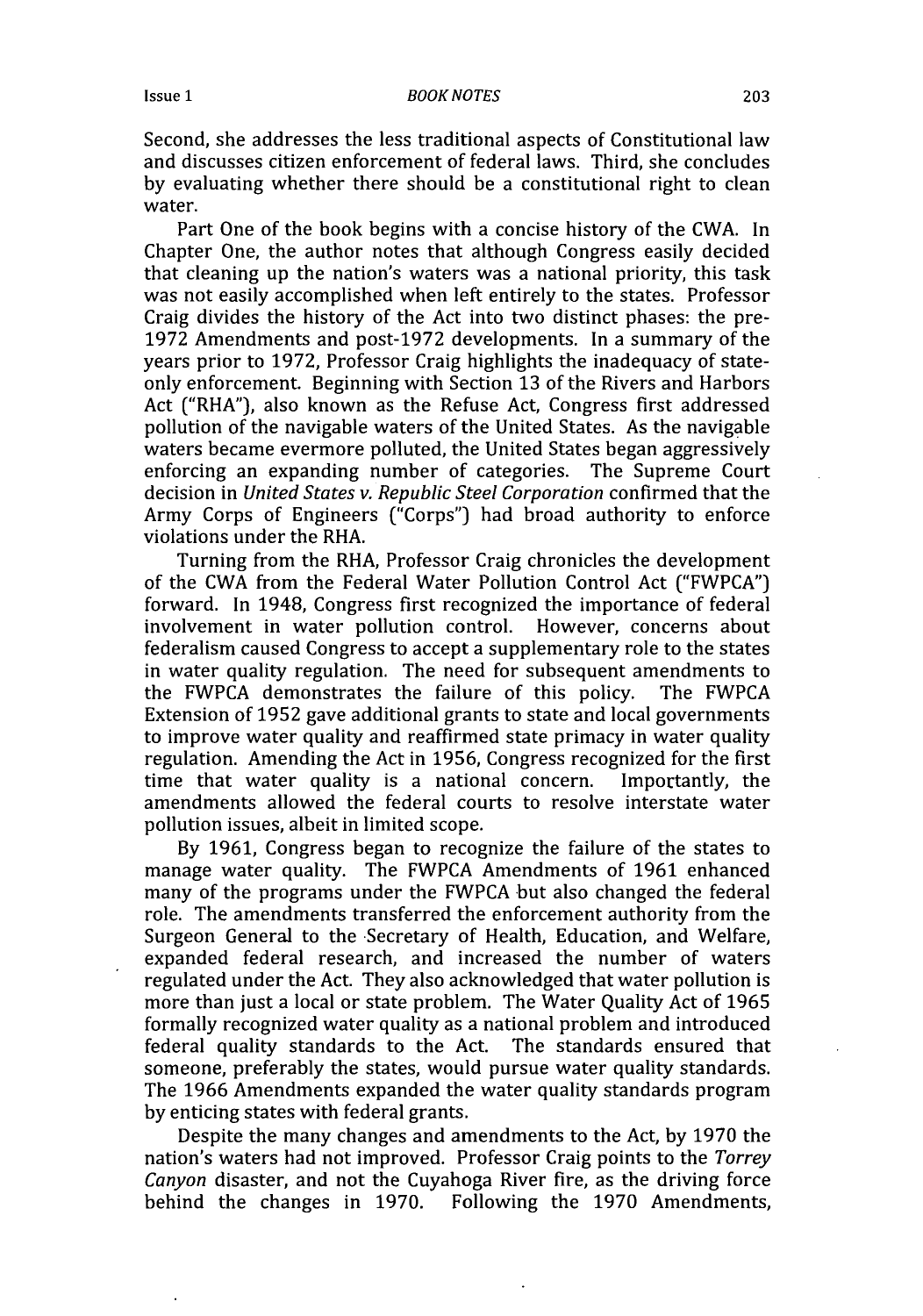President Nixon ordered the newly established Environmental Protection Agency ("EPA") and the Corps to implement a permit program under the RHA. For the next two years, the states were still primarily responsible for water quality management.

The FWPCA Amendments of 1972 dramatically altered the balance between state and federal responsibility. First, the amendments adopted the cooperative federalism approach by creating minimum federal standards that the states must adopt as floors or the states would face have the federal law preempt their own. Second, the amendments drastically altered the enforcement relationship between the federal enforcers and individual polluters by establishing the EPA and Corps as the permitting and enforcement agencies.

In total, these amendments created the cooperative federalism we now rely upon in the CWA. States have retained their responsibility to ensure waters within their borders meet the federal water quality standards under the Total Maximum Daily Load ("TMDL") requirement. While EPA and the Corps respectively had the authority to administer the Section 402 National Pollutant Discharge Elimination System ("NPDES") Permit Program and the Section 404 Dredge and Fill Permit Program, most states have now taken over NPDES permitting authority while only two have taken over Section 404 permitting authority.

Chapter Two examines the constitutional implications of the federal enforcement of a traditional state power. Regardless of the CWA's embodiment of cooperative federalism, the CWA is still a federal statute that benefits from the Supremacy Clause. As such, it preempts state law where: (1) the federal interest dominates; (2) Congress specifically preempted state law; or (3) Congress impliedly preempted state law. Given the enormity of the CWA, it would appear at first blush that Congress has enacted a comprehensive statute regulating all water quality control activities, thereby occupying the field. However, savings clauses allow states to regulate water quantity and delivery and all states are free to enact stricter regulations. While states have the ability to take over many of the responsibilities of the CWA, the federal standards are constantly in play. **If** state standards fall below the Federal standards, EPA or the Corps may take over any authority previously granted to the states. In the cooperative model, the federal standards are always the floor and if the state standards fall below that floor, the federal standards preempt state law.

Chapter Three discusses interstate water pollution. Professor Craig places the CWA regulation of interstate water pollution in the context of the Supreme Court's continued and increasing unwillingness to exercise original jurisdiction under its Article **III** powers. Prior to 1972, resolving interstate water pollution issues was a difficult task and Congress was acutely aware of these problems. Section 401 of the CWA requires the EPA to consider interstate pollution and allow downstream states to object to NPDES permits. However, as noted before, most states have taken over NPDES permitting and limited the effectiveness of Section 401. As part of assuming NPDES permitting, the states must notify downstream states of potential impacts to water quality and give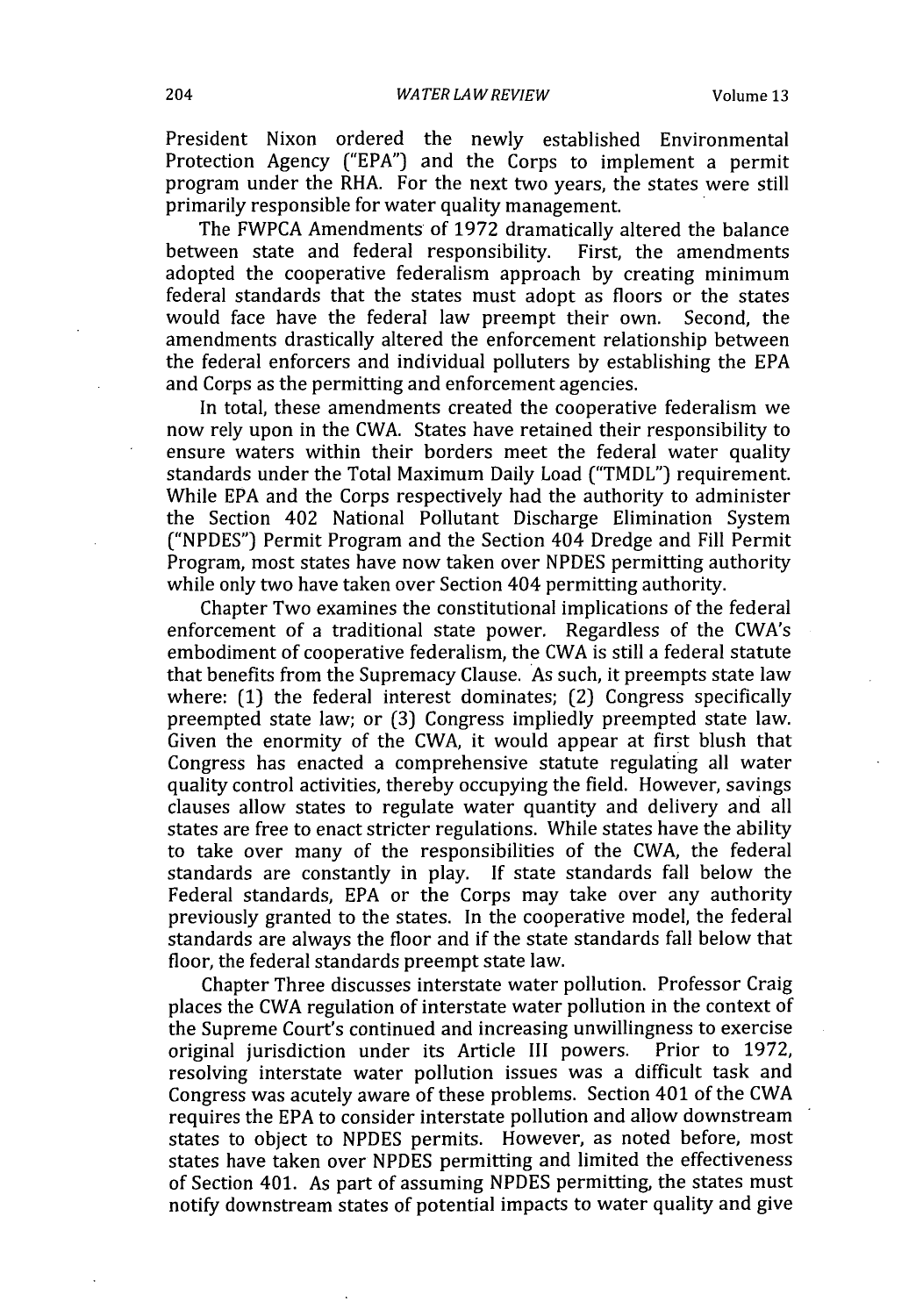that state an opportunity to comment on any permit. Further, EPA can veto a permit or reassume control of all permitting.

One of the most significant examples of preemption arose under the context preemption of federal common law, not state law. Prior to the CWA, the federal common law of nuisance governed interstate water pollution issues. However, in *City of Milwaukee v. Illinois,* the Supreme Court held that federal common law is subject to the paramount authority of Congress and that the CWA occupied the field of federal common law by establishing a comprehensive regulatory scheme supervised by an expert administrative agency.

Given that states have taken over the NPDES permitting process, it is inevitable that states may end up regulating federal and tribal facilities. In Chapter Four, Professor Craig describes this novel inversion of the regulatory hierarchy, an important aspect of improving water quality since federal facilities contribute greatly to the problem. The real issue with this regulatory hierarchy becomes enforcement. In all cases, the Supreme Court strictly construed the waiver of sovereign immunity in Section **313** of the CWA.

In *California ex rel. State Water Resources Control Board v.* **EPA** *("California* **II"),** the Supreme Court held that Congress had not explicitly waived sovereign immunity and therefore federal dischargers did not need to obtain state NPDES permit. After the *California II* decision, Congress accepted the Court's invitation to make a broad waiver of sovereign immunity and amended Section **313** of the CWA. While the amendments were broad, the Supreme Court held in *Department of Energy v. Ohio* that the waiver of sovereign immunity did not subject federal facilities to punitive penalties. Taken on its face, this does not seem to be a major issue since civil penalties are payable to federal government; however, contrasting federal facility compliance in the CWA versus said compliance in the Resource Conservation and Recovery Act ("RCRA") illustrates the effect. Facilities overwhelmingly comply with RCRA, a law that does allow civil penalties against federal violators. Federal facility compliance with the CWA, however, leaves something be desired. Additionally, where state water quality standards conflict with other federal goals, such as energy production and navigation, courts have favored the federal goal.

With respect to tribal sovereign immunity, Congress may waive sovereign immunity to permit state regulation and this modern trend has allowed state regulation on tribal lands. However, both Congress and the Supreme Court have shown more respect for tribal authority in recent years. In most cases, the state regulatory authority will depend on the unique history of the relationship of the state, tribe, and federal governments.

Chapter Five provides a detailed and thorough explanation of the application of the Commerce Clause, the Tenth Amendment, and the term "Navigable Waters." The chapter covers a broad explanation of the Commerce Clause in non-CWA jurisprudence, then applies that analysis to the CWA. Importantly, the chapter describes in detail the changing meaning of "Navigable Waters" throughout case law. Professor Craig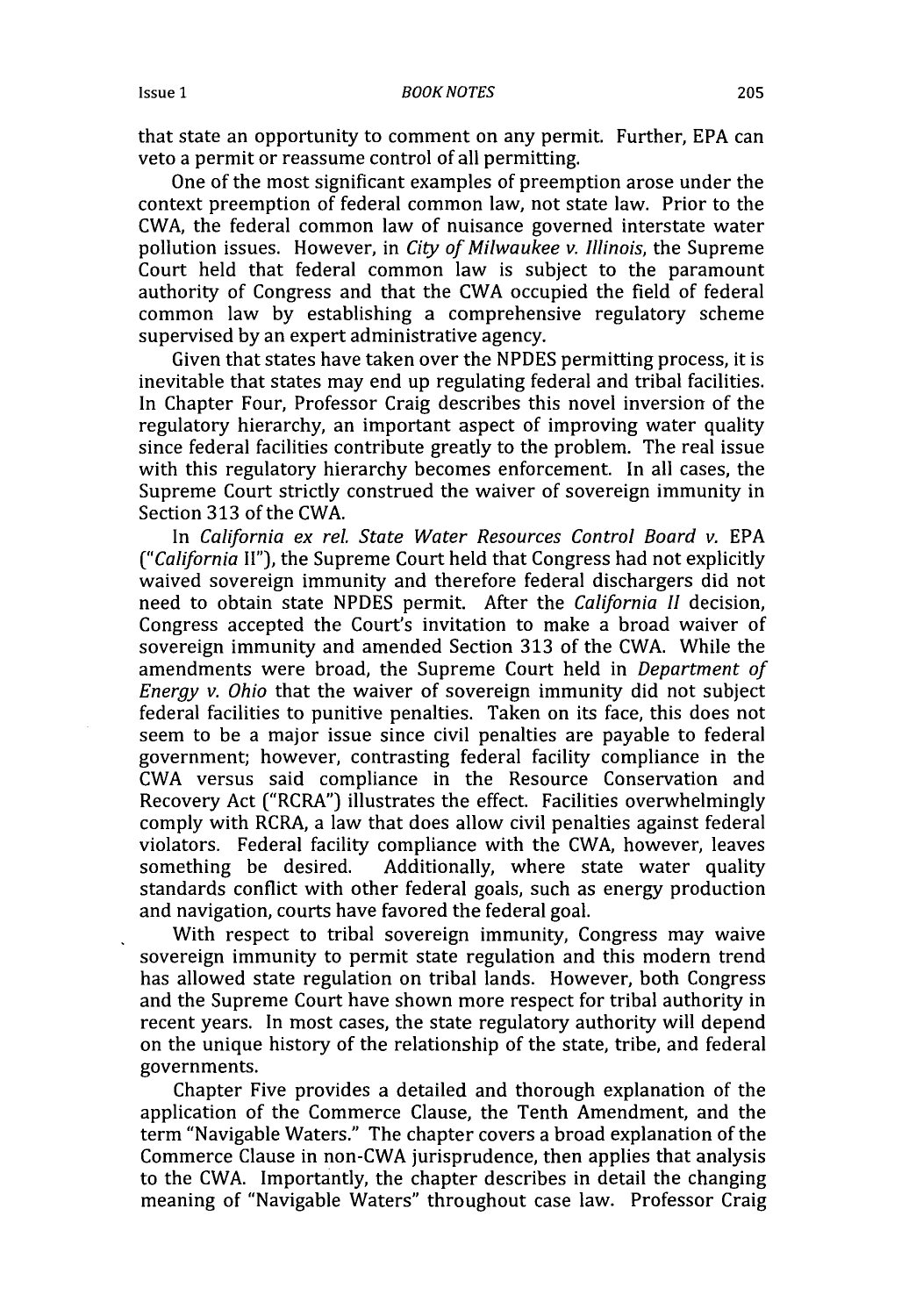#### *WATER LAW REVIEW*

illustrates the problems that this jurisprudence has created with respect to isolated or unconnected water bodies. She also points out that Congress may fix this problem by amending the CWA to include a clear provision that Navigable Waters extends to the limits of the Commerce Clause.

Next, Professor Craig discusses the potential for takings under the CWA. The lesson from Chapter Six is simple: the CWA does not have a large potential for takings under NPDES permitting, but a Section 404 permit denial may affect a taking. A Corps denial of a Section 404 permit may affect a taking where it limits development. Section 404 permitting defines what constitutes a regulatory taking that is deserving of compensation. However, the CWA takings jurisprudence is limited and much of the analysis will be the same as it would be under any takings claim.

The Second Section of the book focuses on the creation of citizen suits in the various environmental laws enacted since the National Environmental Policy Act ("NEPA"). In Chapter Seven, Professor Craig discusses the mechanisms and statutory requirements to bring a citizen suit under the CWA. While public participation is an important aspect of permitting and rulemakings, the most important development in citizen enforcement is the citizen suit. Section 505 of the CWA allows any citizen to bring a suit against any person, including government entities, who is alleged to be in violation of an effluent standard or limitation under the CWA. Additionally, a citizen may bring suit against the EPA for failure to perform any act or duty of the CWA. One significant caveat of the citizen suit is that the plaintiff must prove an ongoing violation, which disallows suits for violations that are wholly in the past. Further, diligent prosecution by a government entity forecloses a citizen suit.

Chapter Eight describes the constitutional requirements to bringing a citizen suit, with a keen eye on the Article III standing requirements. Professor Craig first covers the development of the "case or controversy" requirements. She then visits the familiar requirements for standing developed in case law.

Chapter Nine revisits the question of waiver of sovereign immunity, this time in context of citizen suits. As Section 313 of the CWA waives sovereign immunity for state enforcement, Section 505 does the same for citizen suits. While Section 505 on its face waives immunity for suits, it is not clear whether it allows citizen suits to pursue civil penalties. The Circuits are split on whether Section **505** waives sovereign immunity from civil penalties. However, the Court's decision in *Department of Energy v. Ohio* may have foreclosed any possibility. This holding does not, however, extend to tribes despite their special quasi-sovereign status. Despite not being subject to TMDL and NPDES regulations, tribes are subject to citizen suits. It is clear, on the other hand, that Section 505 waives sovereign immunity for failure to act under mandatory duties.

Chapter Ten visits the implications of the Eleventh Amendment on citizen suits. The *Seminole Tribe of Florida v. Florida* decision made it clear that the Congress does not generally have the right to abrogate